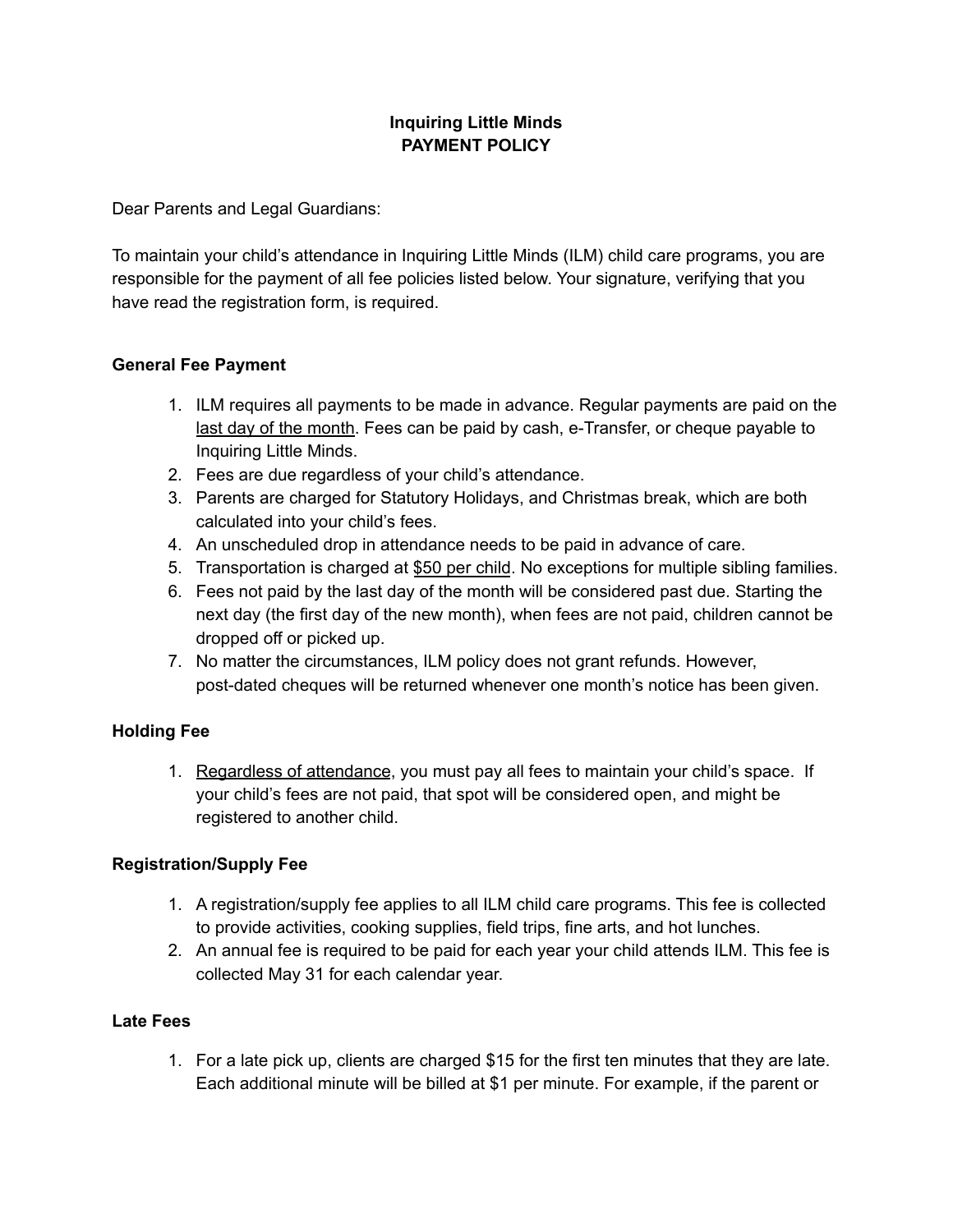guardian is 17 minutes late for pick up, they will be billed a \$22 late fee. Exceptions are at the discretion of the centre director/manager.

2. Payments not made will be charged an additional \$5 per day fee for 90 days.

### **Overdue Accounts**

- 1. You have until the 15th day of the current month to correct the status of all unpaid fees. Arrangements must be made with the office to have your payment date switched to another day. This may only occur twice per calendar year. If fees are not paid in full by this date, your child will not be permitted to attend ILM (until all fees are paid).
- 2. Overdue accounts will be issued a notice to withdraw and the overdue account will be listed with a collection agency.

### **NSF Cheques**

1. ILM administration will contact you regarding cheques written with non-sufficient funds (NSF). You are required to replace the fees, currently \$45, plus the NSF charge, immediately in cash.

### **Schedule Changes, Withdrawal Notice**

- 1. Changes in schedule (not including statutory holidays), which will affect billing outcomes or withdrawal, require 30 days' notice. If you plan to withdraw from the program without notice, you are required to pay one month's fees in lieu of 30 days' notice.
- 2. You will not be able to make any change in schedule until all fees have been paid in full and your account is up to date.
- 3. There is no reason, complaint, or change in circumstance that will nullify payment(s).

### **School Breaks**

1. Fees associated with days where school is not in session will be billed at the current full or half day rate.

### **Subsidy**

- 1. For the calculation of discounts and the cost of care, ILM recognizes subsidies as any monies a parent or guardian receives to help offset the cost of fees. This includes, but is not exclusive to monies from government subsidy, organizations, service clubs, and other agencies.
- 2. Agencies administering subsidies for child care will not be eligible for any special discounts that ILM implements to help parents and guardians bear the cost of fees. These agencies are expected to pay the full cost of care.